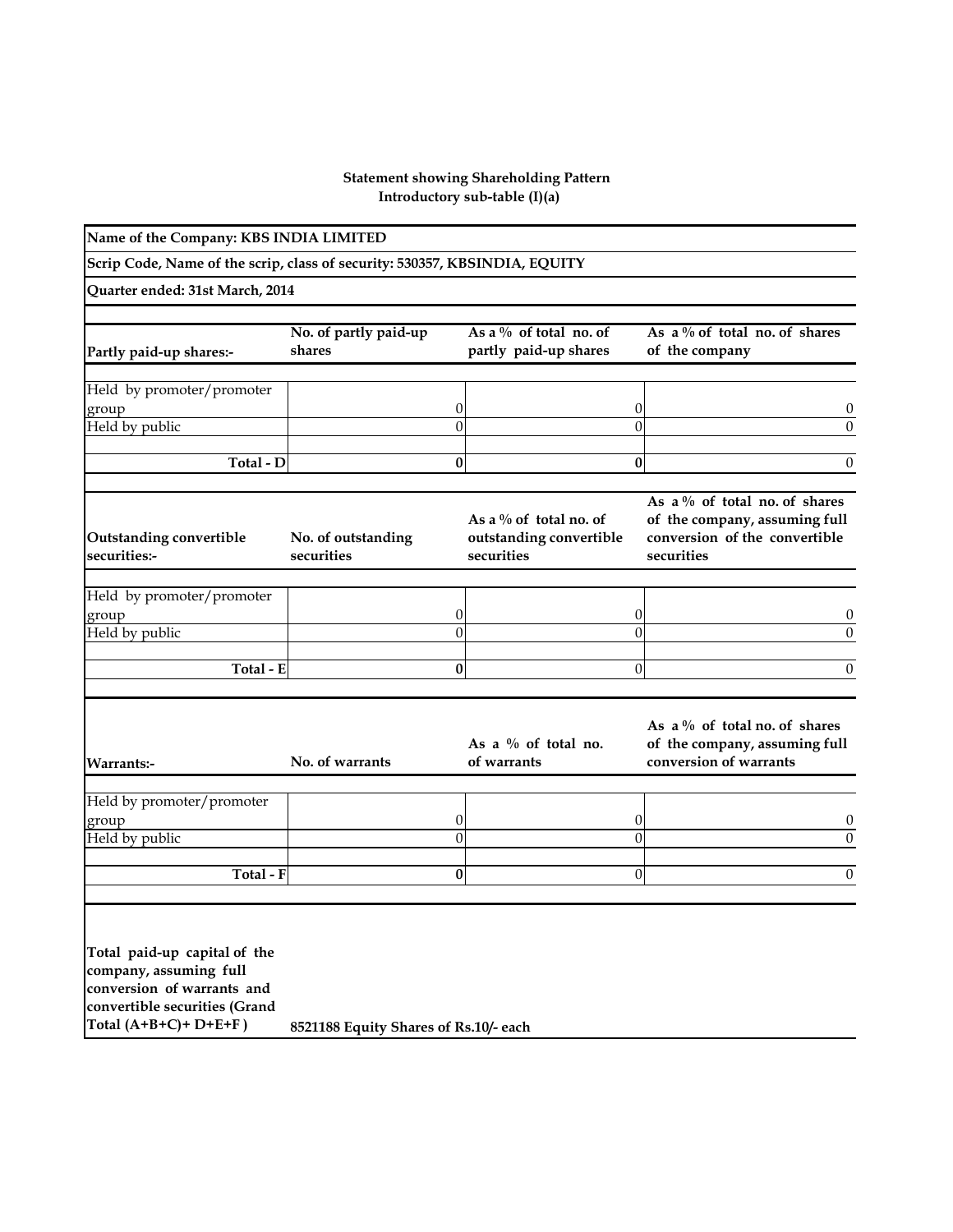| <b>Statement Showing Shareholding Pattern</b> |                                                                                                         |                           |                           |                                                       |                                |                                                                 |                                           |                          |  |  |  |
|-----------------------------------------------|---------------------------------------------------------------------------------------------------------|---------------------------|---------------------------|-------------------------------------------------------|--------------------------------|-----------------------------------------------------------------|-------------------------------------------|--------------------------|--|--|--|
|                                               |                                                                                                         |                           |                           | Table (I)(a)                                          |                                |                                                                 |                                           |                          |  |  |  |
|                                               | Name of the Company: KBS INDIA LIMITED                                                                  |                           |                           |                                                       |                                |                                                                 |                                           |                          |  |  |  |
|                                               | Quarter ended: 31st March, 2014                                                                         |                           |                           |                                                       |                                |                                                                 |                                           |                          |  |  |  |
| code                                          | Category Category of<br>Shareholder                                                                     | Number of<br>Shareholders | Total number<br>of shares | Number of shares<br>held in<br>dematerialized<br>form |                                | Total shareholding as a percentage of<br>total number of shares | Shares Pledged or otherwise<br>encumbered |                          |  |  |  |
|                                               |                                                                                                         |                           |                           |                                                       | As a percentage<br>$of(A+B)^1$ | As a percentage of<br>$(A+B+C)$                                 | Number of<br>shares                       | As a percentage          |  |  |  |
| (I)                                           | (II)                                                                                                    | (III)                     | (IV)                      | (V)                                                   | (VI)                           | (VII)                                                           | (VIII)                                    | $(IX) = (VIII)/(IV)*100$ |  |  |  |
| (A)                                           | <b>Shareholding of Promoter and Promoter</b><br>Group <sup>2</sup>                                      |                           |                           |                                                       |                                |                                                                 |                                           |                          |  |  |  |
| $\mathbf{1}$                                  | Indian                                                                                                  |                           |                           |                                                       |                                |                                                                 |                                           |                          |  |  |  |
| (a)                                           | Individuals/Hindu Undivided Family                                                                      | 5                         | 3113128                   | 3113128                                               | 49.41                          | 36.53                                                           | $\mathbf{0}$                              | 0.00                     |  |  |  |
| (b)                                           | Central Government/ State Government(s)                                                                 | $\mathbf{0}$              | 0                         | ſ                                                     | 0.00                           | 0.00                                                            | $\bf{0}$                                  | 0.00                     |  |  |  |
| (c)                                           | <b>Bodies Corporate</b>                                                                                 | $\theta$                  | $\boldsymbol{0}$          | $\sqrt{ }$                                            | 0.00                           | 0.00                                                            | $\mathbf{0}$                              | 0.00                     |  |  |  |
| (d)                                           | Financial Institutions/ Banks                                                                           | $\theta$                  | $\boldsymbol{0}$          | $\sqrt{ }$                                            | 0.00                           | 0.00                                                            | $\bf{0}$                                  | 0.00                     |  |  |  |
| (e)                                           | Any Other (Specify)                                                                                     |                           |                           |                                                       |                                |                                                                 |                                           |                          |  |  |  |
| $(e-i)$                                       | Concern Acting Person                                                                                   | $\Omega$                  | $\Omega$                  | $\sqrt{ }$                                            | 0.00                           | 0.00                                                            | $\mathbf{0}$                              | 0.00                     |  |  |  |
|                                               | Sub Total(A)(1)                                                                                         | 5                         | 3113128                   | 3113128                                               | 49.41                          | 36.53                                                           | $\bf{0}$                                  | 0.00                     |  |  |  |
| $\overline{2}$                                | Foreign                                                                                                 |                           |                           |                                                       |                                |                                                                 |                                           |                          |  |  |  |
| $\rm{a}$                                      | Individuals (Non-Residents Individuals/<br>Foreign Individuals)                                         | $\Omega$                  |                           |                                                       | 0.00                           | 0.00                                                            | $\bf{0}$                                  | 0.00                     |  |  |  |
| b                                             | <b>Bodies Corporate</b>                                                                                 | $\Omega$                  | $\boldsymbol{0}$          | $\sqrt{2}$                                            | 0.00                           | 0.00                                                            | $\mathbf{0}$                              | 0.00                     |  |  |  |
| $\mathsf{c}$                                  | Institutions                                                                                            | $\Omega$                  | $\theta$                  |                                                       | 0.00                           | 0.00                                                            | $\mathbf{0}$                              | 0.00                     |  |  |  |
| d                                             | Any Others(Specify)                                                                                     | $\Omega$                  | $\Omega$                  | $\sqrt{ }$                                            | 0.00                           | 0.00                                                            | $\boldsymbol{0}$                          | 0.00                     |  |  |  |
|                                               | Sub Total(A)(2)                                                                                         | $\bf{0}$                  | $\bf{0}$                  | $\mathbf{0}$                                          | 0.00                           | 0.00                                                            | $\bf{0}$                                  | 0.00                     |  |  |  |
|                                               | Total Shareholding of Promoter and                                                                      |                           |                           |                                                       |                                |                                                                 |                                           |                          |  |  |  |
|                                               | Promoter Group (A)= $(A)(1)+(A)(2)$                                                                     | 5                         | 3113128                   | 3113128                                               | 49.41                          | 36.53                                                           | 0                                         | 0.00                     |  |  |  |
| (B)                                           | Public shareholding                                                                                     |                           |                           |                                                       |                                |                                                                 |                                           |                          |  |  |  |
| $\mathbf{1}$                                  | Institutions                                                                                            |                           |                           |                                                       |                                |                                                                 |                                           |                          |  |  |  |
| (a)                                           | Mutual Funds/UTI                                                                                        | $\theta$                  | $\boldsymbol{0}$          | $\sqrt{ }$                                            | 0.00                           | 0.00                                                            | $\boldsymbol{0}$                          | 0.00                     |  |  |  |
| (b)                                           | Financial Institutions / Banks                                                                          | $\Omega$                  | $\boldsymbol{0}$          | $\sqrt{ }$                                            | 0.00                           | 0.00                                                            | $\mathbf{0}$                              | 0.00                     |  |  |  |
| (c)                                           | Central Government/ State Government(s)                                                                 | $\Omega$                  | $\theta$                  | $\sqrt{ }$                                            | 0.00                           | 0.00                                                            | $\mathbf{0}$                              | 0.00                     |  |  |  |
| (d)                                           | Venture Capital Funds                                                                                   | $\Omega$                  |                           | $\sqrt{ }$                                            | 0.00                           | 0.00                                                            | $\mathbf{0}$                              | 0.00                     |  |  |  |
| (e)                                           | <b>Insurance Companies</b>                                                                              | $\theta$                  | $\theta$                  |                                                       | 0.00                           | 0.00                                                            | $\mathbf{0}$                              | 0.00                     |  |  |  |
| (f)                                           | Foreign Institutional Investors                                                                         | $\overline{1}$            | 65949                     | 65949                                                 | 1.05                           | 0.77                                                            | $\mathbf{0}$                              | 0.00                     |  |  |  |
| (g)                                           | Foreign Venture Capital Investors                                                                       | $\Omega$                  |                           |                                                       | 0.00                           | 0.00                                                            | $\mathbf{0}$                              | 0.00                     |  |  |  |
| (h)                                           | Any Other (specify)                                                                                     | $\Omega$                  |                           |                                                       | 0.00                           | 0.00                                                            | $\mathbf{0}$                              | 0.00                     |  |  |  |
|                                               | Sub-Total (B)(1)                                                                                        | $\mathbf{1}$              | 65949                     | 65949                                                 | 1.05                           | 0.77                                                            | $\bf{0}$                                  | $\bf{0}$                 |  |  |  |
|                                               |                                                                                                         |                           |                           |                                                       |                                |                                                                 |                                           |                          |  |  |  |
| B <sub>2</sub>                                | Non-institutions                                                                                        |                           |                           |                                                       |                                |                                                                 |                                           |                          |  |  |  |
| (a)                                           | <b>Bodies Corporate</b>                                                                                 | 18                        | 96390                     | 96290                                                 | 1.53                           | 1.13                                                            | $\mathbf{0}$                              | 0.00                     |  |  |  |
| (b)                                           | Individuals<br>Individuals -i. Individual shareholders holding<br>nominal share capital up to Rs 1 lakh |                           |                           |                                                       |                                |                                                                 |                                           |                          |  |  |  |
| -1                                            |                                                                                                         | 590                       | 472764                    | 349304                                                | 7.50                           | 5.55                                                            | $\mathbf{0}$                              | 0.00                     |  |  |  |
| $\rm II$                                      | ii. Individual shareholders holding nominal<br>share capital in excess of Rs. 1 lakh.                   |                           |                           |                                                       |                                |                                                                 |                                           |                          |  |  |  |
|                                               |                                                                                                         | 22                        | 1645364                   | 1620364                                               | 26.11                          | 19.31                                                           | $\boldsymbol{0}$                          | 0.00                     |  |  |  |
| (c)                                           | Any Other (Specify)                                                                                     |                           |                           |                                                       |                                |                                                                 |                                           |                          |  |  |  |
| $(c-i)$                                       | <b>Clearing Member</b>                                                                                  | $\boldsymbol{7}$          | 6421                      | 6421                                                  | 0.10                           | 0.08                                                            | $\boldsymbol{0}$                          | 0.00                     |  |  |  |
| $(c-ii)$                                      | Foreign Nationals                                                                                       |                           |                           |                                                       |                                |                                                                 |                                           |                          |  |  |  |
|                                               | Non Resident Indians (Repat)                                                                            |                           | 1172                      | 1172                                                  | 0.02                           | 0.01                                                            | $\boldsymbol{0}$                          | 0.00                     |  |  |  |
| $(c-iii)$                                     | Director                                                                                                | $\overline{1}$            | 900000                    | 900000                                                | 14.28                          | 10.56                                                           | $\mathbf{0}$                              | 0.00                     |  |  |  |
|                                               |                                                                                                         |                           |                           |                                                       |                                |                                                                 |                                           |                          |  |  |  |
|                                               | Sub-Total (B)(2)<br>Public Shareholding (B)=<br>Total                                                   | 640                       | 3122111                   | 2973551                                               | 49.55                          | 36.64                                                           | $\bf{0}$                                  | $0.00\,$                 |  |  |  |
| (B)                                           | $(B)(1)+(B)(2)$                                                                                         | 641                       | 3188060                   | 3039500                                               | 50.59                          | 37.41                                                           | 0                                         | 0.00                     |  |  |  |
|                                               | TOTAL (A)+(B)                                                                                           | 646                       | 6301188                   | 6152628                                               | 100.00                         | 73.95                                                           | $\bf{0}$                                  | 0.00                     |  |  |  |
| (C)                                           | Shares held by Custodians and against                                                                   |                           |                           |                                                       |                                |                                                                 |                                           |                          |  |  |  |
| 1                                             | Promoter and Promoter Group                                                                             | $\mathbf{0}$              | $\Omega$                  |                                                       | 0.00                           | 0.00                                                            | $\boldsymbol{0}$                          | 0.00                     |  |  |  |
| $\overline{2}$                                | Public                                                                                                  | $\mathbf{1}$              | 2220000                   | 2220000                                               | $0.00\,$                       | 26.05                                                           | $\boldsymbol{0}$                          | $\boldsymbol{0}$         |  |  |  |
|                                               | Sub-Total (C)                                                                                           | $\mathbf{1}$              | 2220000                   | 2220000                                               | $0.00\,$                       | 26.05                                                           | $\bf{0}$                                  | $\bf{0}$                 |  |  |  |
|                                               |                                                                                                         |                           |                           |                                                       |                                |                                                                 |                                           |                          |  |  |  |
|                                               | GRAND TOTAL (A)+(B)+(C)                                                                                 | 647                       | 8521188                   | 8372628                                               | 0.00                           | 100.00                                                          | $\bf{0}$                                  | 0.00                     |  |  |  |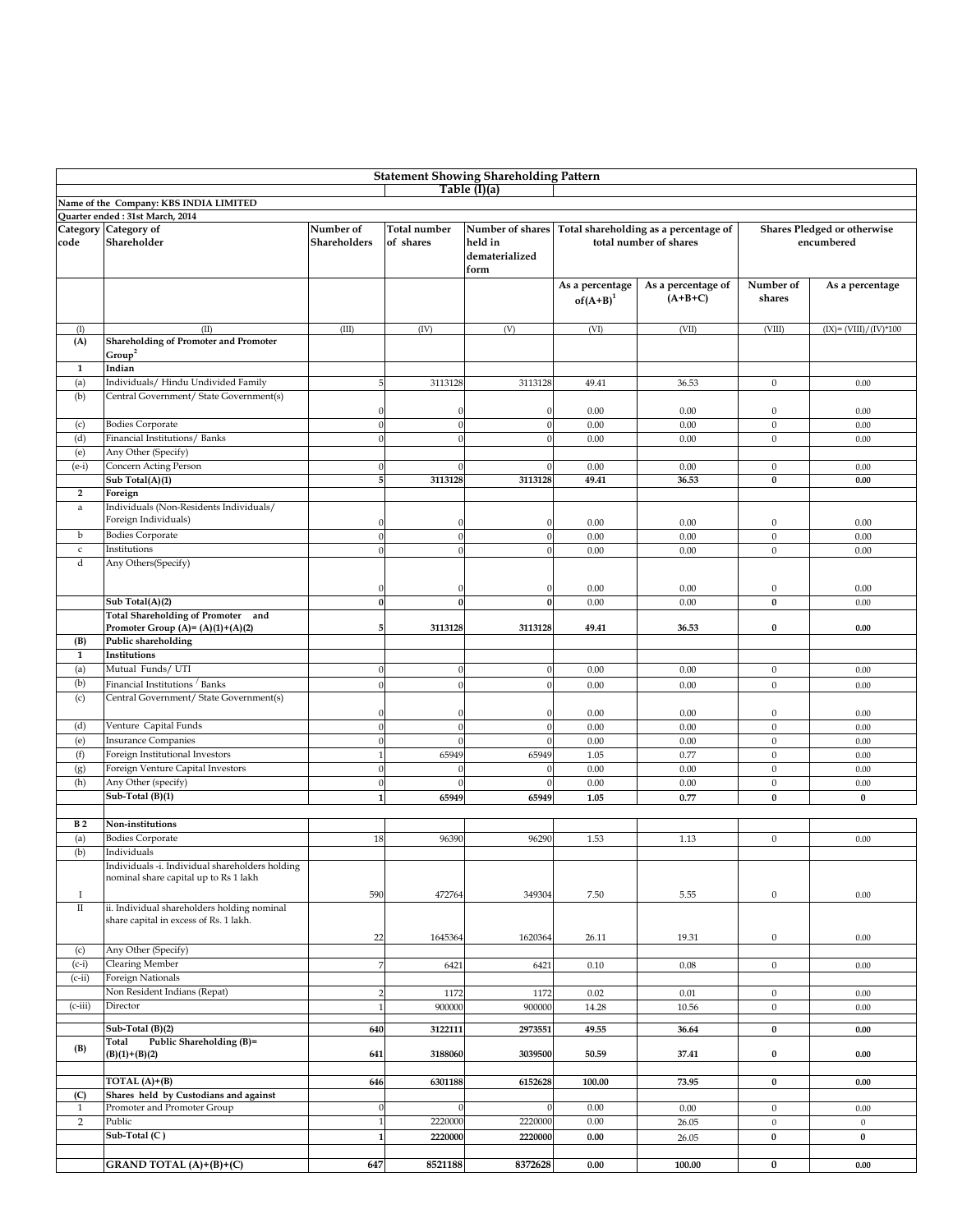## **(I)(b) Statement showing holding of securities (including shares, warrants, convertible securities) of persons belonging to the category "Promoter and Promoter Group" as on 31st March,2014**

| Sr. No.        | Name of the shareholder | Number<br>of shares | Total shares held<br>As a % of grand<br>total<br>$(A) + (B)$<br>$+(C)$ | Number | Shares pledged or otherwise encumbered<br>As a percentage | As a % of grand Number of<br>total $(A)+(B)+(C)$<br>of sub-clause<br>(I)(a) | Details of warrants<br>As a % total<br>number of<br>warrants<br>held<br>warrants of the<br>same class |      | Number of<br>convertible<br>securities held | Details of convertible<br>securities<br>As a % total<br>number of<br>convertible<br>securities of<br>the same class | Total shares (including<br>underlying shares<br>assuming full<br>conversion of warrants<br>and convertible<br>securities) as a % of<br>diluted share capital |
|----------------|-------------------------|---------------------|------------------------------------------------------------------------|--------|-----------------------------------------------------------|-----------------------------------------------------------------------------|-------------------------------------------------------------------------------------------------------|------|---------------------------------------------|---------------------------------------------------------------------------------------------------------------------|--------------------------------------------------------------------------------------------------------------------------------------------------------------|
|                |                         |                     |                                                                        |        |                                                           |                                                                             |                                                                                                       |      |                                             |                                                                                                                     |                                                                                                                                                              |
| $($ I          | (II)                    | (III)               | (IV)                                                                   | (V)    | $(VI)=(V)/(III)*100$                                      | (VII)                                                                       | (VIII)                                                                                                | (IX) | (X)                                         | (XI)                                                                                                                | (XII)                                                                                                                                                        |
|                | Tushar Suresh Shah      | 2209688             | 25.93                                                                  |        | 0.00                                                      | 0.00                                                                        |                                                                                                       | 0.00 |                                             | 0.00                                                                                                                | 25.93                                                                                                                                                        |
| $\overline{2}$ | Madhu Suresh Shah       | 881220              | 10.34                                                                  |        | 0.00                                                      | 0.00                                                                        |                                                                                                       | 0.00 |                                             | 0.00                                                                                                                | 10.34                                                                                                                                                        |
| 3              | Tanya Tushar Shah       | 20000               | 0.23                                                                   |        | 0.00                                                      | 0.00                                                                        |                                                                                                       | 0.00 |                                             | 0.00                                                                                                                | 0.23                                                                                                                                                         |
|                | Namita Tushar Shah      | 1120                | 0.01                                                                   |        | 0.00                                                      | 0.00                                                                        |                                                                                                       | 0.00 |                                             | 0.00                                                                                                                | $0.01\,$                                                                                                                                                     |
| 5              | Tanay Tushar Shah       | 1100                | 0.01                                                                   |        | 0.00                                                      | 0.00                                                                        |                                                                                                       | 0.00 | $\Omega$                                    | 0.00                                                                                                                | 0.01                                                                                                                                                         |
|                |                         |                     |                                                                        |        |                                                           |                                                                             |                                                                                                       |      |                                             |                                                                                                                     |                                                                                                                                                              |
| <b>TOTAL</b>   |                         | 3113128             | 36.53                                                                  |        | 0.00                                                      | 0.00                                                                        |                                                                                                       | 0.00 | $\mathbf{0}$                                | 0.00                                                                                                                | 36.53                                                                                                                                                        |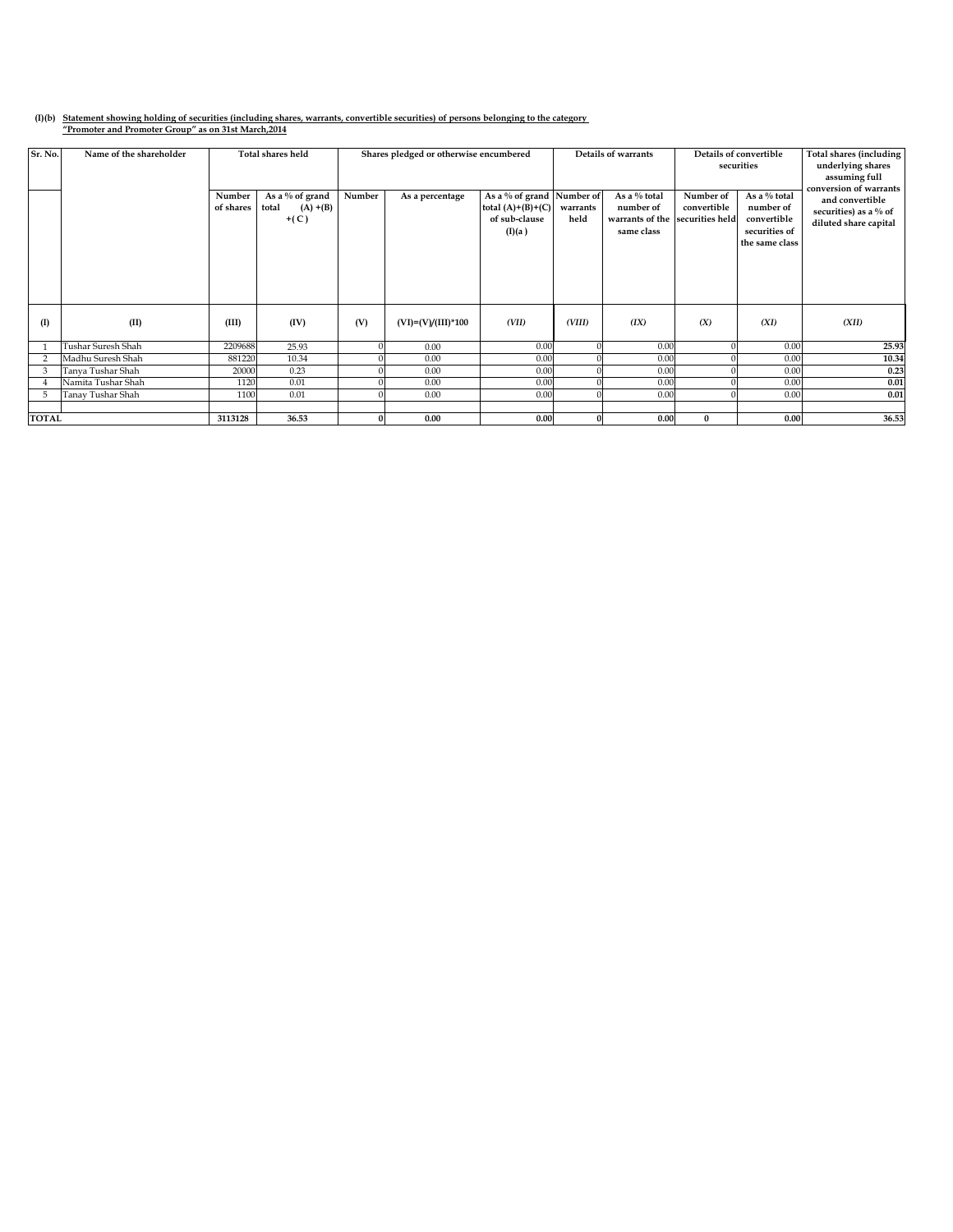## **(I)(c)(i) Statement showing holding of securities (including shares, warrants, convertible securities) of persons belonging to the category "Public" and holding more than 1% of the total number of shares as on 31st March,2014**

| Sr. No.      | Name of the shareholder   | Number of shares | Shares as a percentage of<br>total number of shares<br>{i.e., Grand Total<br>$(A)+(B)+(C)$ indicated in<br>Statement at para (I)(a)<br>above} | Detail of warrants<br>Number of<br>As a $%$ total<br>number of<br>warrants<br>held<br>warrants of<br>the same class |      | Number of<br>convertible<br>securities held | Details of convertible<br>securities<br>$\%$ w.r.t total<br>number of<br>convertible<br>securities of<br>the same class | <b>Total shares</b><br><i>(including)</i><br>unerlying shares<br>assuming full<br>conversion of<br>warrants and<br>convertible<br>securities as $a\%$<br>of diluted share<br>capital |
|--------------|---------------------------|------------------|-----------------------------------------------------------------------------------------------------------------------------------------------|---------------------------------------------------------------------------------------------------------------------|------|---------------------------------------------|-------------------------------------------------------------------------------------------------------------------------|--------------------------------------------------------------------------------------------------------------------------------------------------------------------------------------|
|              | <b>KETAN BABULAL SHAH</b> | 900000           | 10.56                                                                                                                                         |                                                                                                                     | 0.00 |                                             | 0.00                                                                                                                    | 10.56                                                                                                                                                                                |
|              | YOGESH HARIVANDAN         |                  |                                                                                                                                               |                                                                                                                     | 0.00 |                                             | 0.00                                                                                                                    |                                                                                                                                                                                      |
| 2            | CHANDAWALLA               | 881838           | 10.35                                                                                                                                         |                                                                                                                     |      |                                             |                                                                                                                         | 10.35                                                                                                                                                                                |
| 3            | <b>MANOJ BHIMSHI GALA</b> | 186430           | 2.19                                                                                                                                          |                                                                                                                     | 0.00 |                                             | 0.00                                                                                                                    | 2.19                                                                                                                                                                                 |
| 4            | VAISHALI JIGNESH KANAKIA  | 137793           | 1.62                                                                                                                                          |                                                                                                                     | 0.00 |                                             | 0.00                                                                                                                    | 1.62                                                                                                                                                                                 |
| <b>TOTAL</b> |                           | 2106061          | 24.72                                                                                                                                         | $\Omega$                                                                                                            | 0.00 |                                             | 0.00                                                                                                                    |                                                                                                                                                                                      |